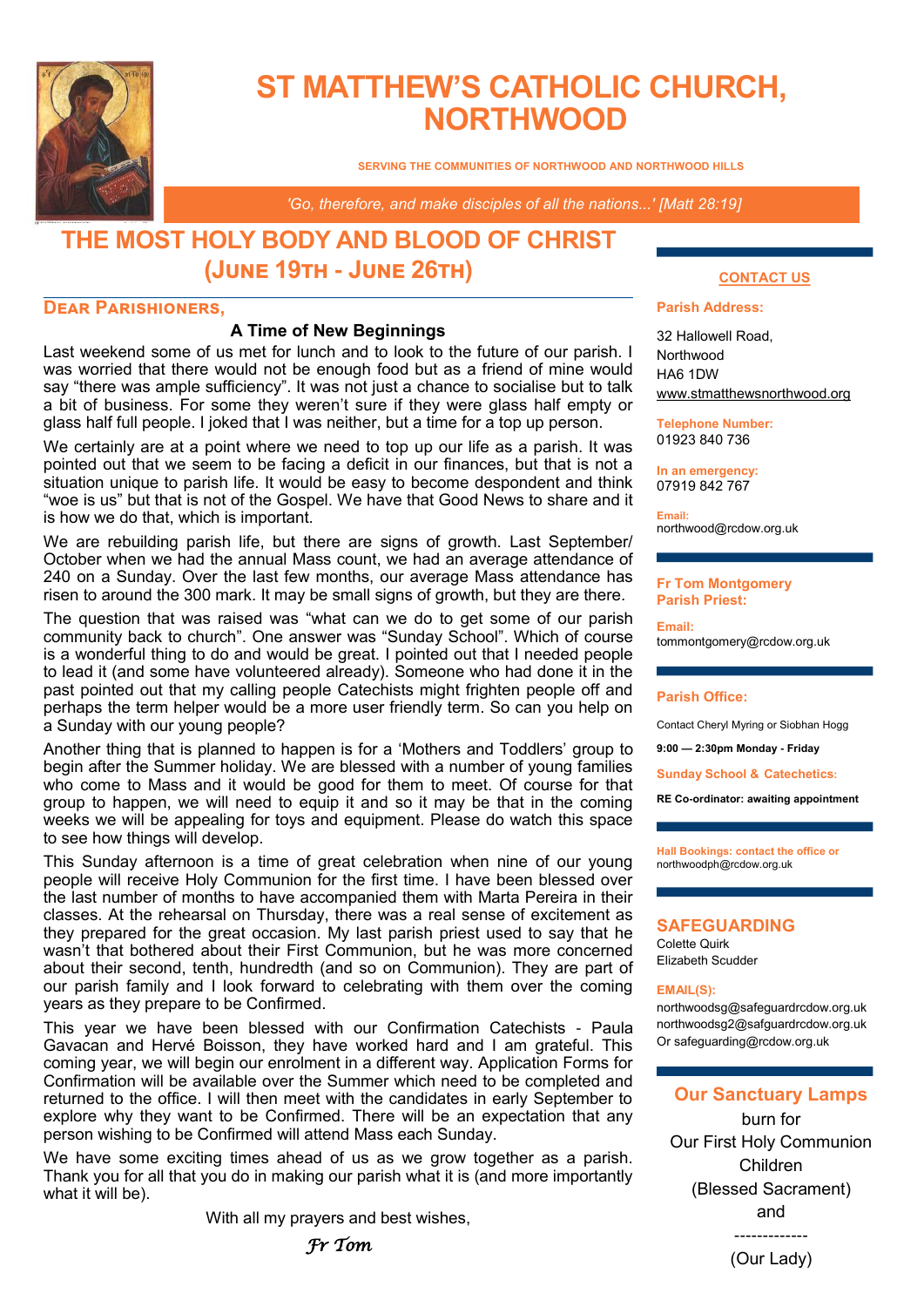## *Last Week's Offering*

Loose Cash: £207.04 Planned Giving Envelopes: £203.00 Standing Orders: £679.00 Contactless Giving £24.59 **Total Offering: £1113.63**

## *200 Club Results*

The June draw took place last week. The winners are **1st Prize:** Number 55 (£47.00). **2nd Prize:** Number 7 (£32.90) **3rd Prize:** Number 25 (£14.10) Why not think of taking part in this draw to raise funds?.

## *Holy Day of Obligation*

The next Holy Day of Obligation (apart from Sundays) is on Wednesday 29 June, the Solemnity of Saints Peter and Paul. Masses will be at 10.30am and 7.00pm.

### *Serving the parish.*

Our new structure of Committee are beginning. The committees are not going to be talking shops, but will be groups for action. Thank you to those who have already agreed to be part of them. Are you able to serve on any of the following?

#### **Centenary Committee.**

In October 2023 we will celebrate the centenary of the laying of the foundation stone of our Church. We will celebrate our centenary over the following year. We need a group of people to plan how we will mark our celebrations through the year. As well as special liturgical events, there will be special social events, pilgrimages and we will look at different ways of marking our year.

#### **Social and Fundraising Committee**

This is a group that will work on social events through the year and will help liaise with others to make events happen. It will also be a group that will help us raise funds for the everyday running of the parish.

#### **Fabric and Maintanence Committee.**

This committee will be responsible for looking at work that we will need to do in the future and will also make sure that we carry out our Health and Safety responsibilities correctly.

## *For The Attention Of Healthcare Professionals In The Parish*

In the fight against assisted suicide and ahead of the BMA's annual representative meeting at the end of June, the organisation, Our Duty of Care, is encouraging all healthcare professionals to show their support for better palliative care and life until its natural end by signing the Our Duty of Care Declaration. For more information, see **www.ourdutyofcare.org.uk.**

### *Peter's Pence*

The annual Peter's Pence collection takes place on Sunday 26th June. The proceeds of the collection are used to assist the Holy Father in his work. See the poster in the porch.

#### *Sea Sunday*

Sea Sunday will be observed on 9th/10th July this year. That is the weekend when we are asked to encourage prayer and financial contributions to support the work of Stella Maris (Apostleship of the Sea) at all Masses. This collection is vital for the future of Stella Maris and its important ministry to seafarers and fishers.

#### *New Catholic Students*

The University Chaplaincy is available for students at any of the London universities and colleges, or University of Hertfordshire, this coming year. Based at Newman House, Gower Street, they also have campus-based chaplains at many of the universities and colleges. For any students (other than freshers) there is also an opportunity to live in at Newman House, a catered lodging with attractive rates and its own chapel. The application form is available on the Chaplaincy website **www.universitycatholic.net** .

## *Chorister Opportunities at Westminster Cathedral Choir School*

Every September up to six boys join Westminster Cathedral Choir School in Year 4 as choristers. Becoming a chorister offers a boy the opportunity to sing in a world famous choir, and to join a thriving, inclusive, independent school for boys, age 4 to 13. All choristers receive generous scholarships supplemented by means-tested bursaries worth up to 100% of fees. Contact Lucy Auger to find out more. Telephone 020 7798 9081 or email **lauger@choirschool.com** 

#### *Baptism Enquiries*

Please speak with Fr Tom after Mass if you wish to have your child baptised. Once contact has been made, then he will invite you to a baptism preparation class.

## **DATES FOR THE DIARY**

## *A Day With Mary*

The next Day with Mary in the diocese is on Saturday 2nd July. (See poster in porch for more details).

#### *March For Life*

This year marks the sad milestone of 10 million abortions in the UK since the 1967 Abortion Act. The annual March for Life will be held on Saturday 3rd September. Bishop John Sherrington will celebrate Mass at 11am at St George's Cathedral, Southwark. LifeFest22 is a festival held from 10.30 to 1.30 at the Emmanuel Centre, Marsham Street SW1P 3DW. The March starts at the Emmanuel Centre at 2pm, proceeding to Parliament Square, where there will be testimony and speeches, with the day concluding at 4.30pm. More information is available at **https://www.marchforlife.co.uk/** .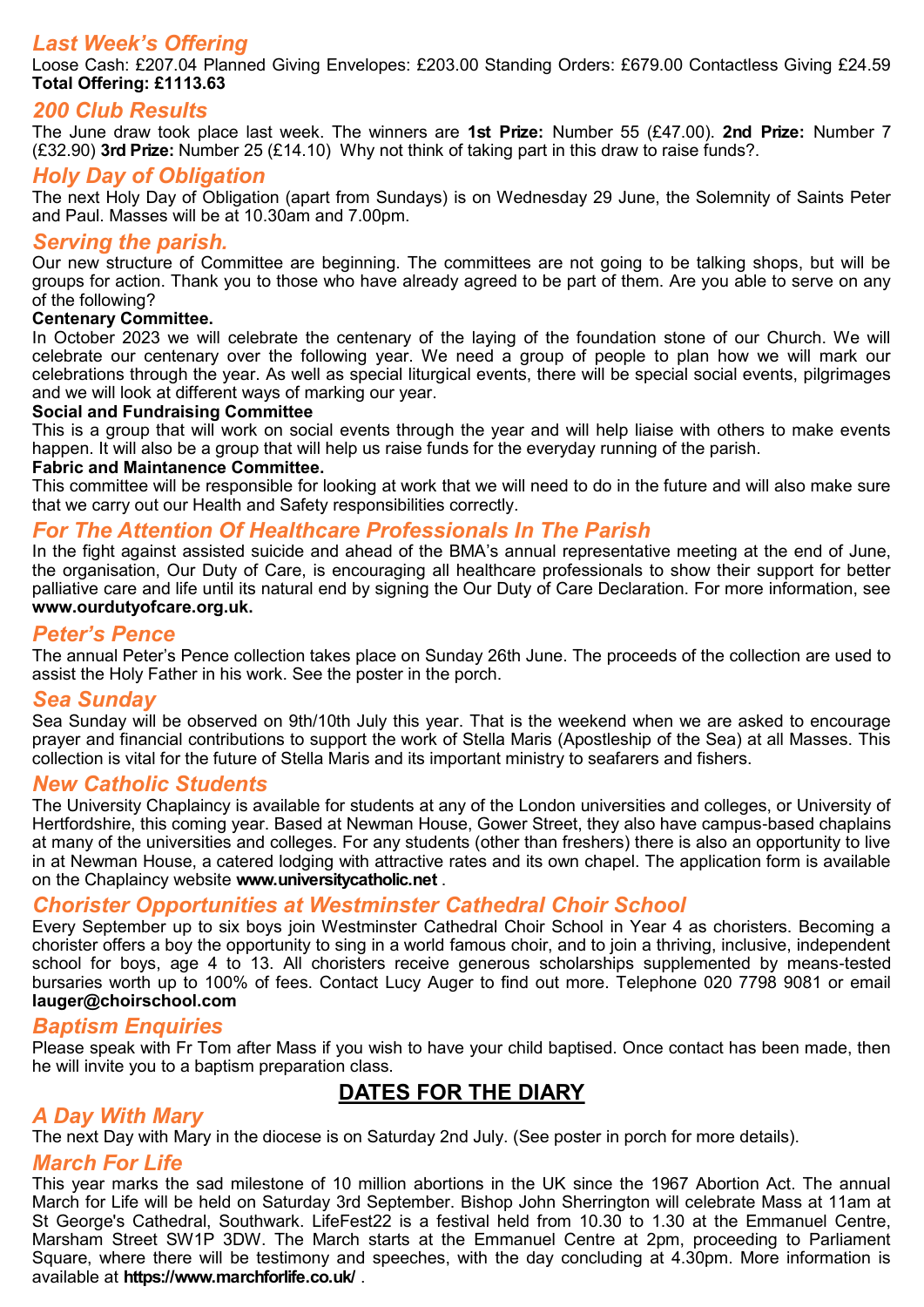## *Visit Of The Relics Of St Bernadette To The UK:*

In September and October this year, the relics of St Bernadette will journey on pilgrimage across England, Scotland, and Wales for the very first time. This very special event will provide an opportunity for people of all ages and backgrounds to experience the special gifts and charisms of Lourdes in a church or cathedral near them. The relics will be in the Diocese of Westminster from Saturday 3rd to Wednesday 7th September, Monday 17th to Tuesday 18th October and Friday 28th to Sunday 30th October. For full details of the tour, visit **www.stbernadette.org.uk** 

#### *St Matthew's Day*

We will celebrate the feast of our Patron Saint on Wednesday 21<sup>st</sup> September with a Mass in the evening followed by a party in the Hall. **Please mark the date in your diary!!.**

#### *Live Stream*

Apologies for the sound problems during the week. This was due to Broadband issues which have now been resolved.

#### *Items for the Newsletter.*

If you would like something to be in the newsletter. Please email Fr Tom (email address on front page) by 12 noon on Wednesday

| Readings for Sunday Mass                                                                                                                                                                                                                        |                  |                                                                                                                                                                                                                                                                                                                                                                                                                                                                 |                                                             |                                                                                                                                                   |  |                                                                          |  |
|-------------------------------------------------------------------------------------------------------------------------------------------------------------------------------------------------------------------------------------------------|------------------|-----------------------------------------------------------------------------------------------------------------------------------------------------------------------------------------------------------------------------------------------------------------------------------------------------------------------------------------------------------------------------------------------------------------------------------------------------------------|-------------------------------------------------------------|---------------------------------------------------------------------------------------------------------------------------------------------------|--|--------------------------------------------------------------------------|--|
| <b>First reading</b>                                                                                                                                                                                                                            | Genesis 14:18-20 | <b>Second reading</b>                                                                                                                                                                                                                                                                                                                                                                                                                                           | 1 Corinthians 11:23-26                                      |                                                                                                                                                   |  |                                                                          |  |
| Melchizedek brought bread and wine                                                                                                                                                                                                              |                  | This is what I received from the Lord, and in turn passed on to                                                                                                                                                                                                                                                                                                                                                                                                 |                                                             |                                                                                                                                                   |  |                                                                          |  |
| Melchizedek king of Salem brought bread and wine; he was a<br>priest of God Most High. He pronounced this blessing:                                                                                                                             |                  | you: that on the same night that he was betrayed, the Lord<br>Jesus took some bread, and thanked God for it and broke it,                                                                                                                                                                                                                                                                                                                                       |                                                             |                                                                                                                                                   |  |                                                                          |  |
| 'Blessed be Abram by God Most High, creator of heaven and<br>earth,<br>and blessed be God Most High for handing over your enemies<br>to you.'<br>And Abram gave him a tithe of everything.<br>The word of the Lord.<br><b>Thanks be to God.</b> |                  | and he said, 'This is my body, which is for you; do this as a<br>memorial of me.' In the same way he took the cup after<br>supper, and said, 'This cup is the new covenant in my blood.<br>Whenever you drink it, do this as a memorial of me.' Until the<br>Lord comes, therefore, every time you eat this bread and drink<br>this cup, you are proclaiming his death.<br>The word of the Lord.<br><b>Thanks be to God.</b>                                    |                                                             |                                                                                                                                                   |  |                                                                          |  |
|                                                                                                                                                                                                                                                 |                  |                                                                                                                                                                                                                                                                                                                                                                                                                                                                 |                                                             |                                                                                                                                                   |  | <b>Gospel Acclamation</b>                                                |  |
|                                                                                                                                                                                                                                                 |                  |                                                                                                                                                                                                                                                                                                                                                                                                                                                                 |                                                             | Psalm $8:4-9$<br><b>Responsorial Psalm</b><br>You are a priest for ever, a priest like Melchizedek of old.<br>The Lord's revelation to my Master: |  | Alleluia, alleluia!                                                      |  |
|                                                                                                                                                                                                                                                 |                  |                                                                                                                                                                                                                                                                                                                                                                                                                                                                 |                                                             |                                                                                                                                                   |  | I am the living bread which has come down from heaven,<br>says the Lord. |  |
| 'Sit on my right:<br>your foes I will put beneath your feet.'                                                                                                                                                                                   |                  | Anyone who eats this bread will live for ever.                                                                                                                                                                                                                                                                                                                                                                                                                  |                                                             |                                                                                                                                                   |  |                                                                          |  |
| You are a priest for ever, a priest like Melchizedek of old.                                                                                                                                                                                    |                  | Alleluia!                                                                                                                                                                                                                                                                                                                                                                                                                                                       |                                                             |                                                                                                                                                   |  |                                                                          |  |
| The Lord will wield from Zion                                                                                                                                                                                                                   |                  | Gospel                                                                                                                                                                                                                                                                                                                                                                                                                                                          | John 16:12-15                                               |                                                                                                                                                   |  |                                                                          |  |
| your sceptre of power:                                                                                                                                                                                                                          |                  |                                                                                                                                                                                                                                                                                                                                                                                                                                                                 |                                                             |                                                                                                                                                   |  |                                                                          |  |
| rule in the midst of all your foes.                                                                                                                                                                                                             |                  | The Lord be with you.<br>And with your spirit.                                                                                                                                                                                                                                                                                                                                                                                                                  |                                                             |                                                                                                                                                   |  |                                                                          |  |
| You are a priest for ever, a priest like Melchizedek of old.                                                                                                                                                                                    |                  | A reading from the holy Gospel according to John.<br>Glory to you, O Lord.                                                                                                                                                                                                                                                                                                                                                                                      |                                                             |                                                                                                                                                   |  |                                                                          |  |
| A prince from the day of your birth                                                                                                                                                                                                             |                  |                                                                                                                                                                                                                                                                                                                                                                                                                                                                 |                                                             |                                                                                                                                                   |  |                                                                          |  |
| on the holy mountains;                                                                                                                                                                                                                          |                  |                                                                                                                                                                                                                                                                                                                                                                                                                                                                 | Jesus made the crowds welcome and talked to them about the  |                                                                                                                                                   |  |                                                                          |  |
| from the womb before the dawn I begot you.<br>You are a priest for ever, a priest like Melchizedek of old.                                                                                                                                      |                  | kingdom of God; and he cured those who were in need of                                                                                                                                                                                                                                                                                                                                                                                                          |                                                             |                                                                                                                                                   |  |                                                                          |  |
| The Lord has sworn an oath he will not change.                                                                                                                                                                                                  |                  | healing.                                                                                                                                                                                                                                                                                                                                                                                                                                                        |                                                             |                                                                                                                                                   |  |                                                                          |  |
| 'You are a priest for ever,                                                                                                                                                                                                                     |                  |                                                                                                                                                                                                                                                                                                                                                                                                                                                                 | It was late afternoon when the Twelve came to him and said, |                                                                                                                                                   |  |                                                                          |  |
| a priest like Melchizedek of old.'                                                                                                                                                                                                              |                  |                                                                                                                                                                                                                                                                                                                                                                                                                                                                 | 'Send the people away, and they can go to the villages and  |                                                                                                                                                   |  |                                                                          |  |
| You are a priest for ever, a priest like Melchizedek of old.<br><b>THS</b>                                                                                                                                                                      |                  | farms round about to find lodging and food; for we are in a<br>lonely place here.' He replied, 'Give them something to eat<br>yourselves.' But they said, 'We have no more than five loaves<br>and two fish, unless we are to go ourselves and buy food for<br>all these people.' For there were about five thousand men. But<br>he said to his disciples, 'Get them to sit down in parties of<br>about fifty.' They did so and made them all sit down. Then he |                                                             |                                                                                                                                                   |  |                                                                          |  |

took the five loaves and the two fish, raised his eyes to heaven, and said the blessing over them; then he broke them and handed them to his disciples to distribute among the crowd. They all ate as much as they wanted, and when the scraps

remaining were collected they filled twelve baskets.

The Gospel of the Lord.

**Praise to you, Lord Jesus Christ.**